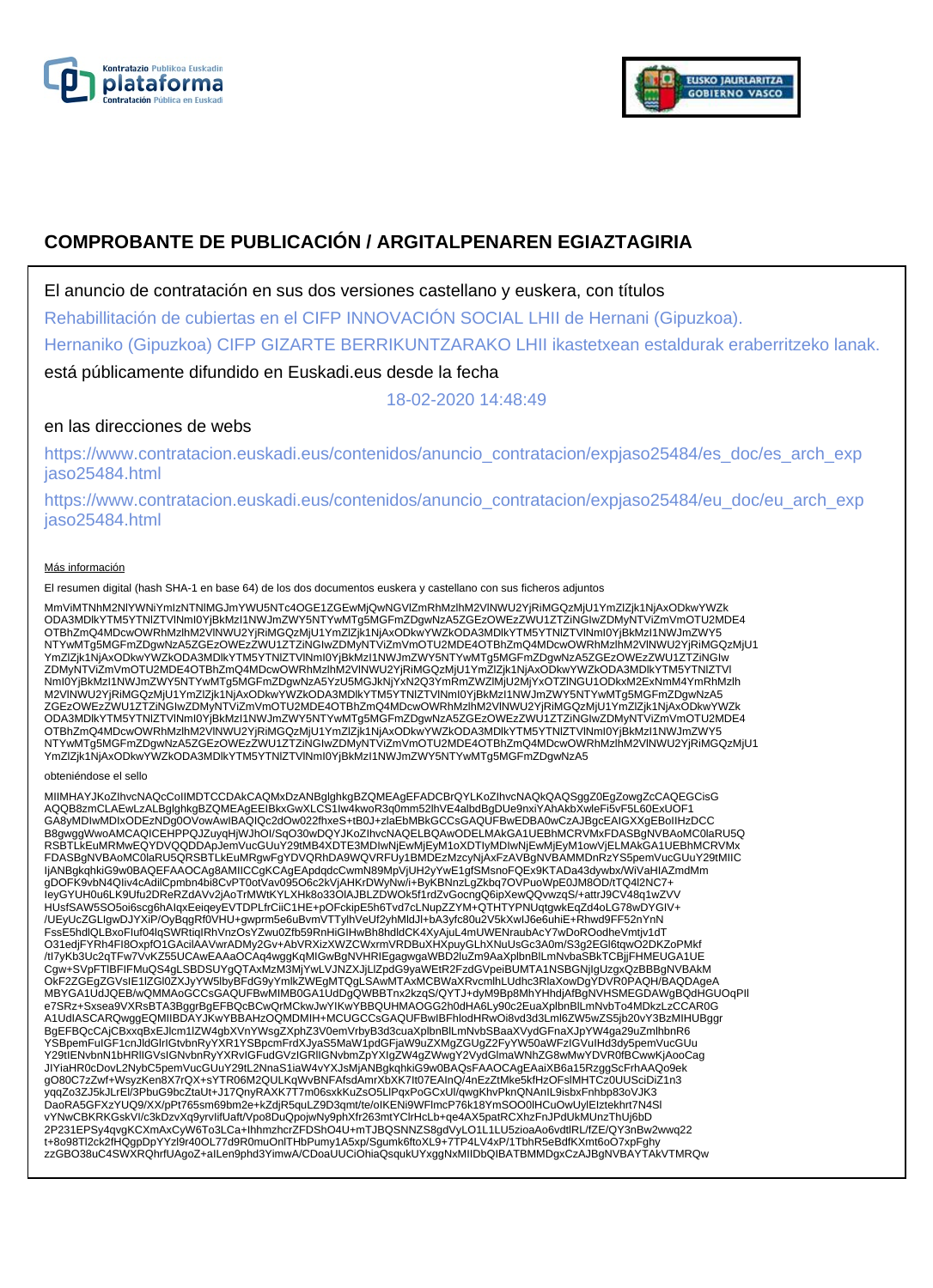



EgYDVQQKDAtJWkVOUEUgUv5BLiETMBEGA1UEAwwKSXplbnBlLmNvbQlQc89Alm7KoeNYmE4i9Ko7fTANBglghkgBZQMEAgEFAKCB 9zAaBqkqhkiG9w0BCQMxDQYLKoZIhvcNAQkQAQQwHAYJKoZIhvcNAQkFMQ8XDTIwMDIxODEzNDq0OVowLwYJKoZIhvcNAQkEMSIE IDZiV7fvCc/fCvCyXU0A/ztUmh7IOHxOd51YyRSksUAXMIGJBgsqhkiG9w0BCRACLzF6MHgwdjB0BCDNdwo7pQBbrD9u8p5/pMe+ oe9BvlISU1baDdGPBFySGTBQMDykOjA4MQswCQYDVQQGEwJFUzEUMBIGA1UECgwLSVpFTIBFIFMuQS4xEzARBgNVBAMMCkl6ZW5w ZS5jb20CEHPPQJZuyqHjWJhOl/SqO30wDQYJKoZlhvcNAQEBBQAEgglAHsWB+nzA15n1/sd/V7sPdrl+57SSr9NMAu6v0cEEBuKU ELCxy75MTgZscKaRwNe/O72QiCru4oAzTAfvWeQ4st7tTLCbxuOTqdklwmROuQT+qfYb6s+z3ffP6sEoqSJUJvLOB+Znhj1i4bJg rZLxMxwL4i/İH6qHMb2gSC/rZlJlUu17MhLn+pcAz2SSJ6J7uRCJBZD4nl9uGW5UQU8yTKEcW+BKsK43nx4mpgj8p+KK2EumOozF wMNCPL63oZ/igGVDM9W5F8gJeBQf/C2Pv+/7XBgCz8Rgq8CGaq/yEuffeKAWszB236y6ValdXTn3qCQuPl9WqvK8IGSqnHweeafJ www.co.using.com/systems/systems/systems/systems/systems/systems/systems/systems/systems/systems/systems/systems/<br>M4pzZSrHKH8QsdYc2coP33W2T1FX1Zg3w+StCTQHHk8ilc+9785NC3Tk1wzGzMF0i0b794rJYpP56rsTSYBYaYY+sJHUsjFpOSOL qAsvv7vYfXVY3SXuq1LSpkcMulOLdH4/K8PzpDFyu6TcXN5x/pC4F8hkdMkqJa4pw8HzgMhmh4ZX9X45kx/QlhahOjMUCnsHS63A t6FbCnnOVENHrsW6V/z8V8on0eGyGH+/tgl9k0w=

### Kontratuaren iragarkia, gaztelaniaz eta eskaraz, izenburuekin

Rehabillitación de cubiertas en el CIFP INNOVACIÓN SOCIAL LHII de Hernani (Gipuzkoa).

Hernaniko (Gipuzkoa) CIFP GIZARTE BERRIKUNTZARAKO LHII ikastetxean estaldurak eraberritzeko lanak.

Euskadi.eus webgunean argitaratzen da data honetatik

2020-02-18 14:48:49

### web hauen helbideetan

https://www.contratacion.euskadi.eus/contenidos/anuncio\_contratacion/expjaso25484/es\_doc/es\_arch\_exp jaso25484.html

https://www.contratacion.euskadi.eus/contenidos/anuncio\_contratacion/expjaso25484/eu\_doc/eu\_arch\_exp iaso25484.html

#### Informazio gehiago

Bi dokumentuen (euskara eta gaztelania) laburpen digitala (hash SHA-1, 64 oinarriarekin), erantsitako fitxategiekin

MmViMTNhM2NIYWNiYmIzNTNIMGJmYWU5NTc4OGE1ZGEwMjQwNGVIZmRhMzlhM2VINWU2YjRiMGQzMjU1YmZIZjk1NjAxODkwYWZk ODA3MDlkYTM5YTNIZTVINml0YjBkMzI1NWJmZWY5NTYwMTg5MGFmZDgwNzA5ZGEzOWEzZWU1ZTZiNGIwZDMyNTViZmVmOTU2MDE4 OTBhZmQ4MDcwOWRhMzlhM2VINWU2YjRiMGQzMjU1YmZlZjK1NjAxODkwYWZkODA3MDlkYTM5YTNIZTVINmI0YjBkMzl1NWJmZWY5 NTYwMTg5MGFmZDgwNzA5ZGEzOWEzZWU1ZTZiŃGIwZDMyNTViZmVmOTU2MDE4OTBhZmQ4MDcwOWRhMzIńM2VINWU2YjRiMGQzMjU1 YmZlZjk1NjAxODkwYWZkODA3MDlkYTM5YTNlZTVlNml0YjBkMzl1NWJmZWY5NTYwMTg5MGFmZDgwNzA5ZGEzOWEzZWU1ZTZiNGlw ZDMyNTViZmVmOTU2MDE4OTBhZmQ4MDcwOWRhMzIhM2VINWU2YjRiMGQzMjU1YmZlZjk1NjAxODkwYWZKODA3MDIkYTM5YTNIZTVI<br>NmI0YjBkMzI1NWJmZWY5NTYwMTg5MGFmZDgwNzA5YzU5MGJkNjYxN2Q3YmRmZWZIMjU2MjYxOTZINGU1ODkxM2ExNmM4YmRhMzIh<br>M2VINWU2YjRiMGQzMjU1 ZGEZOWEZZWU1ZTZINGIWZDMyNTViZmVmOTU2MDE4OTBhZmQ4MDcwOWRhMzIhM2VINWU2YjRiMGQzMjU1YmZlZik1NjAxODkwYWZk ODA3MDIkYTM5YTNIZTVINmI0YjBkMzI1NWJmZWY5NTYwMTg5MGFmZDgwNzA5ZGEzOWEzZWU1ZTZiNGIwZDMyNTViZmVmOTU2MDE4 OTBhZmQ4MDcwOWRhMzlhM2VINWU2YjRiMGQzMjU1YmZlZjk1NjAxODkwYWZkODA3MDlkYTM5YTNIZTVINmI0YjBkMzI1NWJmZWY5 NTYwMTg5MGFmZDgwNzA5ZGEzOWEzZWU1ZTZiŃGIwZDMyNTViZmVmOTU2MDE4OTBhZmQ4MDcwOWRhMzIńM2VINWU2YjRiMGQzMjU1 YmZlZjk1NjAxODkwYWZkODA3MDlkYTM5YTNlZTVINml0YjBkMzl1NWJmZWY5NTYwMTg5MGFmZDgwNzA5

denboran digitalki zigilatu zuena

#### zigilua lortzen

MIIMHAYJKoZIhvcNAQcCoIIMDTCCDAkCAQMxDzANBglghkgBZQMEAgEFADCBrQYLKoZIhvcNAQkQAQSggZ0EgZowgZcCAQEGCisG AQQB8zmCLAEwLzALBglghkgBZQMEAgEEIBkxGwXLCS1Iw4kwoR3q0mm52lhVE4albdBgDUe9nxiYAhAkbXwleFi5vF5L60ExUOF1<br>GA8yMDIwMDIxODEzNDg0OVowAwIBAQIQc2dOw022fhxeS+tB0J+zlaEbMBkGCCsGAQUFBwEDBA0wCzAJBgcEAIGXXgEBoIIHzDCC B8gwggWwoAMCAQICEHPPQJZuyqHjWJhOI/SqO30wDQYJKoZIhvcNAQELBQAwODELMAkGA1UEBhMCRVMxFDASBgNVBAoMC0laRU5Q RSBTLKEuMRMwEQYDVQQDDApJemVucGUuY29tMB4XDTE3MDIwNjEwMjEyM1oXDTIyMDIwNjEwMjEyM1owVjELMAkGA1UEBhMCRVMx FDASBgNVBAoMC0laRU5QRSBTLkEuMRgwFgYDVQRhDA9WQVRFUy1BMDEzMzcyNjAxFzAVBgNVBAMMDnRzYS5pemVucGUuY29tMIIC IjANBgkqhkiG9w0BAQEFAAOCAg8AMIICCgKCAgEApdqdcCwmN89MpVjUH2yYwE1gfSMsnoFQEx9KTADa43dywbx/WiVaHIAZmdMm gDOFK9vbN4Qliv4cAdilCpmbn4bi8CvPT0otVav095O6c2kVjAHKrDWyNw/i+ByKBNnzLgZkbq7OVPuoWpE0JM8OD/tTQ4l2NC7+ leyGYUH0u6LK9Ufu2DReRZdAVv2jAoTrMWtKYLXHk8o33OIAJBLZDWOk5f1rdZvGocngQ6ipXewQQvwzqS/+attrJ9CV48q1wZVV HUsfSAW5SO5oi6scg6hAlqxEeiqeyEVTDPLfrCiiC1HE+pOFckipE5h6Tvd7cLNupZZYM+QTHTYPNUqtgwkEqZd4oLG78wDYGIV+<br>/UEyUcZGLIgwDJYXiP/OyBqgRf0VHU+gwprm5e6uBvmVTTylhVeUf2yhMldJl+bA3yfc80u2V5kXwlJ6e6uhiE+Rhwd9FF52nYnN FssE5hdlQLBxoFluf04lqSWRtiqIRhVnzOsYZwu0Zfb59RnHiGIHwBh8hdldCK4XyAjuL4mUWENraubAcY7wDoROodheVmtjv1dT